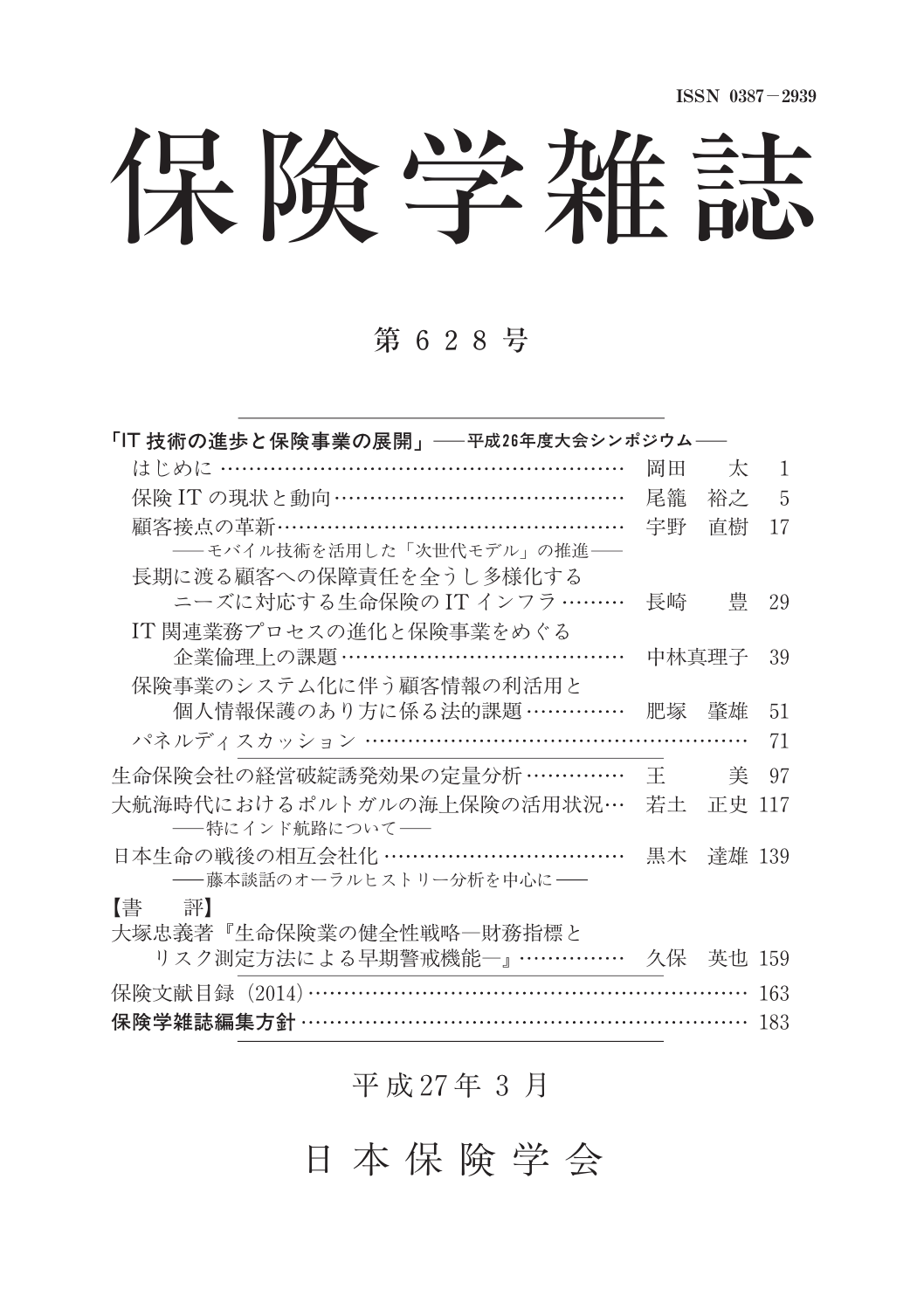|                             | 保 | 険 学 雑 誌                 |                  |                     |
|-----------------------------|---|-------------------------|------------------|---------------------|
|                             |   | 第 628 号                 |                  |                     |
| 平成27年3月31日                  |   | - 発行                    |                  |                     |
|                             |   |                         | 《非壳品》            |                     |
|                             |   | 編集委員                    | 浜<br>中           | 降                   |
|                             |   |                         | 石<br>$\mathbb H$ | 則<br>成              |
|                             |   |                         | 河本淳              | 孝                   |
|                             |   |                         | 澤 本 百            | 合                   |
|                             |   |                         | 潘                | 憲<br>阿              |
|                             |   |                         | 安 井              | 晃<br>敏              |
|                             |   |                         |                  |                     |
| 編集兼<br>発 行 者                | E |                         |                  | 本保険学会               |
| ক্ত101-8335                 |   | 東京都千代田区神田淡路町 2-9        |                  |                     |
|                             |   | 公益財団法人損害保険事業総合研究所内      |                  |                     |
| 発行所                         | Ħ |                         |                  | 本保険学会               |
| न्5101-8335 東京都千代田区神田淡路町2-9 |   | 公益財団法人損害保険事業総合研究所内<br>雷 |                  | 話 $(03)3255 - 5511$ |
|                             |   |                         |                  | 振替口座 00160-8-607601 |

印刷所 株式会社 松 涛 企 画 〠101-0051 東京都千代田区神田神保町2-445階